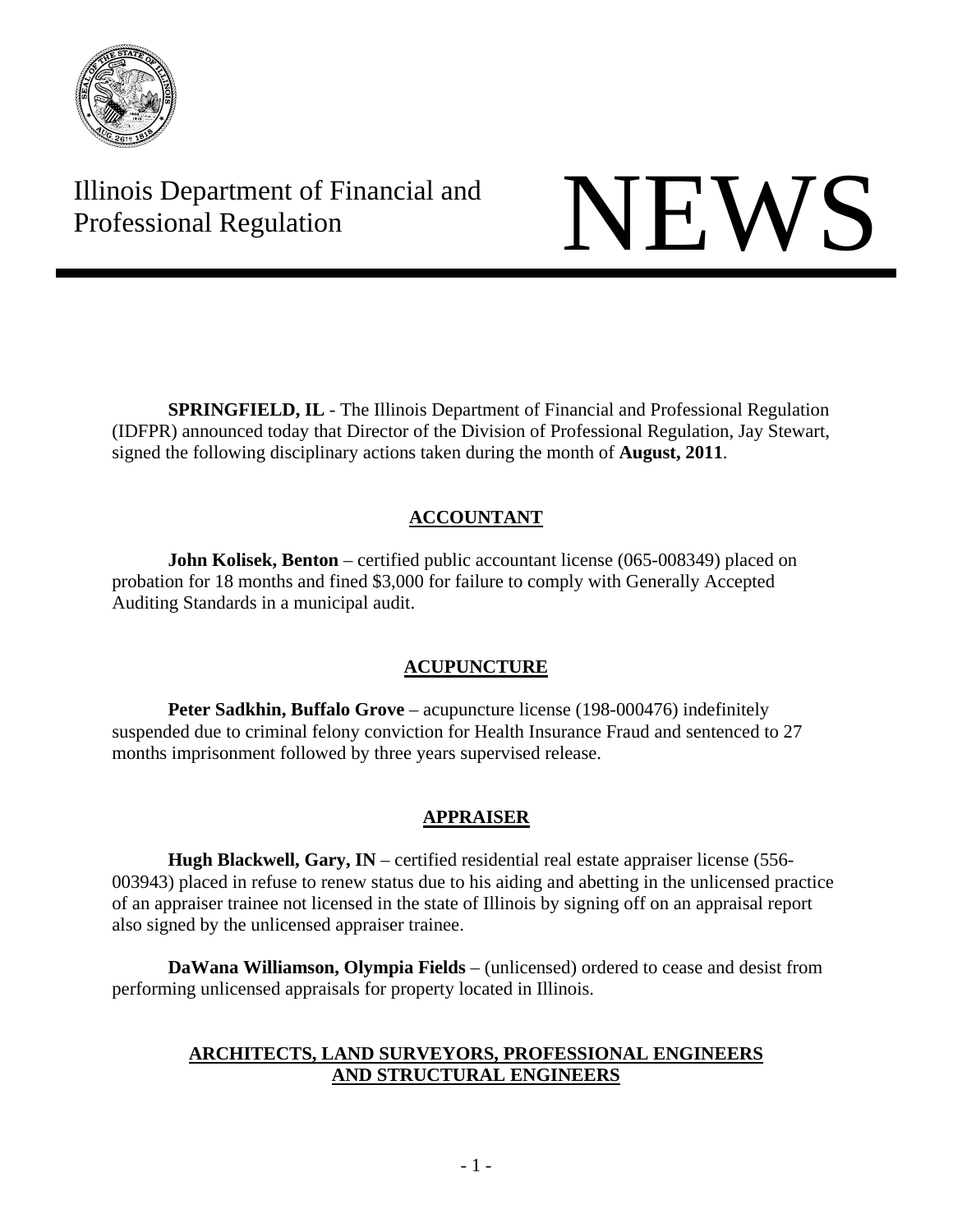**Clifford Sagaser, Canton** – professional engineer license (062-023232) ordered to cease and desist the unlicensed practice of land surveying, must place professional engineer license in inactive status, and shall permanently forfeit and waive his right to seek restoration of professional engineer license once it's place in inactive status.

## **AUCTIONEER**

 **Mark Schackmann, Effingham** – auctioneer license (440-000332) reprimanded after conducted an auction while his license was expired.

## **BARBER, COSMETOLOGY, ESTHETICS AND NAIL TECHNOLOGY**

The following individuals' barber licenses were placed in refuse to renew status for being more than 30 days delinquent in the payment of child support:

| .006-063486 |
|-------------|
|             |
|             |
|             |
|             |
|             |
|             |
|             |
|             |
|             |
|             |
|             |
|             |
|             |
|             |
|             |
|             |
|             |
|             |
|             |
|             |
|             |
|             |
|             |
|             |
|             |
|             |
|             |
|             |
|             |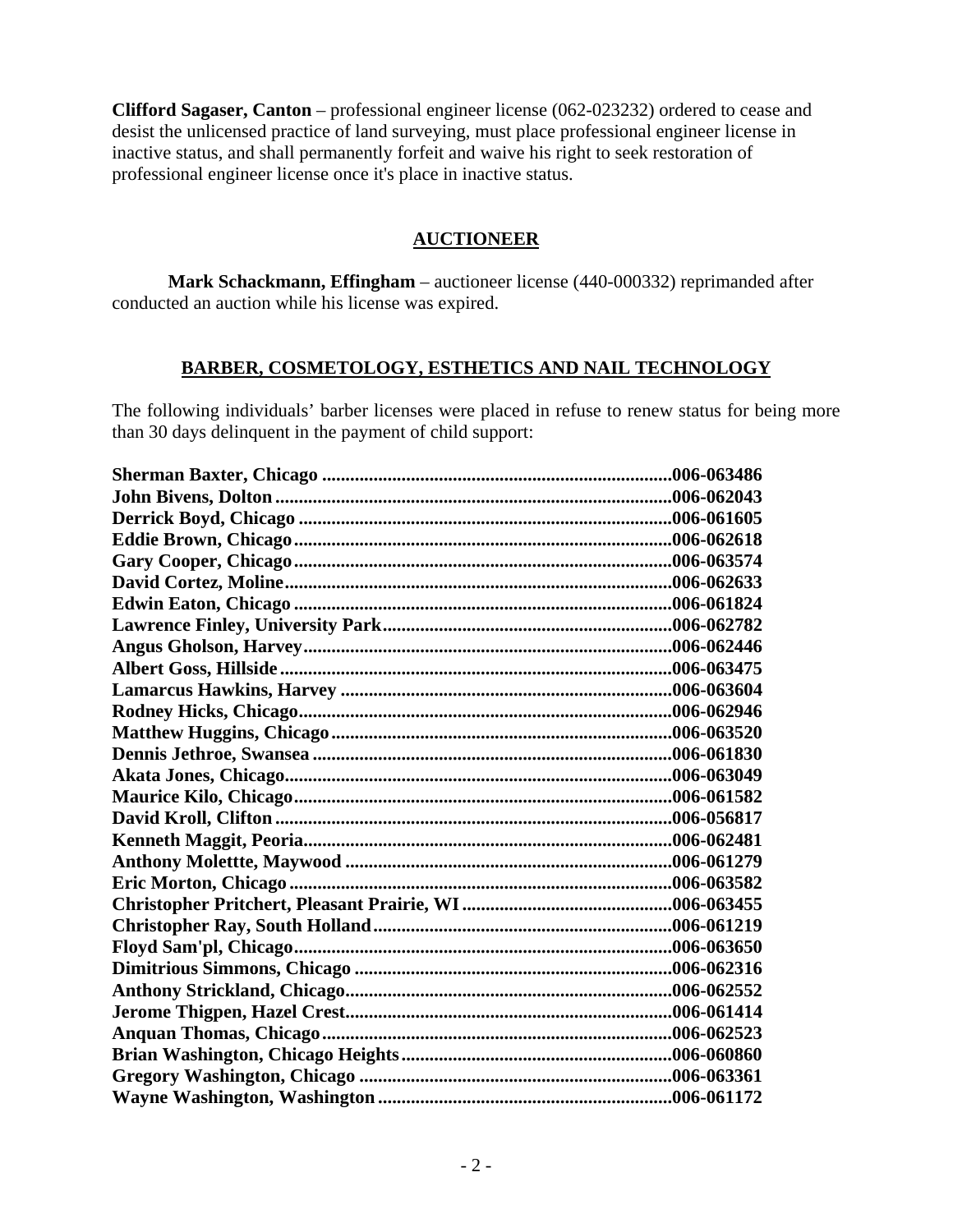**Timothy Gordon, Chicago** – barber license (006-063916) issued and placed on probation for three years due to felony/criminal convictions and unprofessional conduct.

 **Tyehimba Hoskins, Chicago** – barber license (006-063907) issued and placed on nonreporting probation for one year due to felony conviction and unprofessional conduct.

The following individuals' cosmetologist licenses were placed in refuse to renew status after defaulting on an Illinois Educational Loan:

**Dionne Davis, Skokie** – cosmetologist license (011-246180) indefinitely suspended for failure to comply with the conditions of probation regarding repayment of an educational loan.

 **Dana Durkin, Chicago** – cosmetologist license (011-256197) placed on non-reporting probation for one year and fined \$50 due to unlicensed practice and effective upon completion of any exams, continuing education, payment of fees and filing of forms.

**Patrick Durkin, Chicago** – cosmetologist license (011-224454) placed on non-reporting probation for one year and fined \$50 due to unlicensed practice and effective upon completion of any exams, continuing education, payment of fees and filing of forms.

 **Natasha Frimpong, Aurora** – cosmetologist license (011-254319) placed on indefinite probation after defaulted on an Illinois educational loan and has now entered into a repayment agreement.

 **Jessica Gladney, Chicago** – cosmetologist license (011-2167176) fined \$50 for operating on a non-renewed license.

**Patricia Guzman, Chicago** – cosmetologist license (011-249626) renewed on indefinite probation after defaulted on an Illinois educational loan and has now entered into a repayment agreement.

**Jeremy Hawthorne, Loves Park** – cosmetologist license (011-294437) issued and placed on probation for two years due to criminal conviction and unprofessional conduct.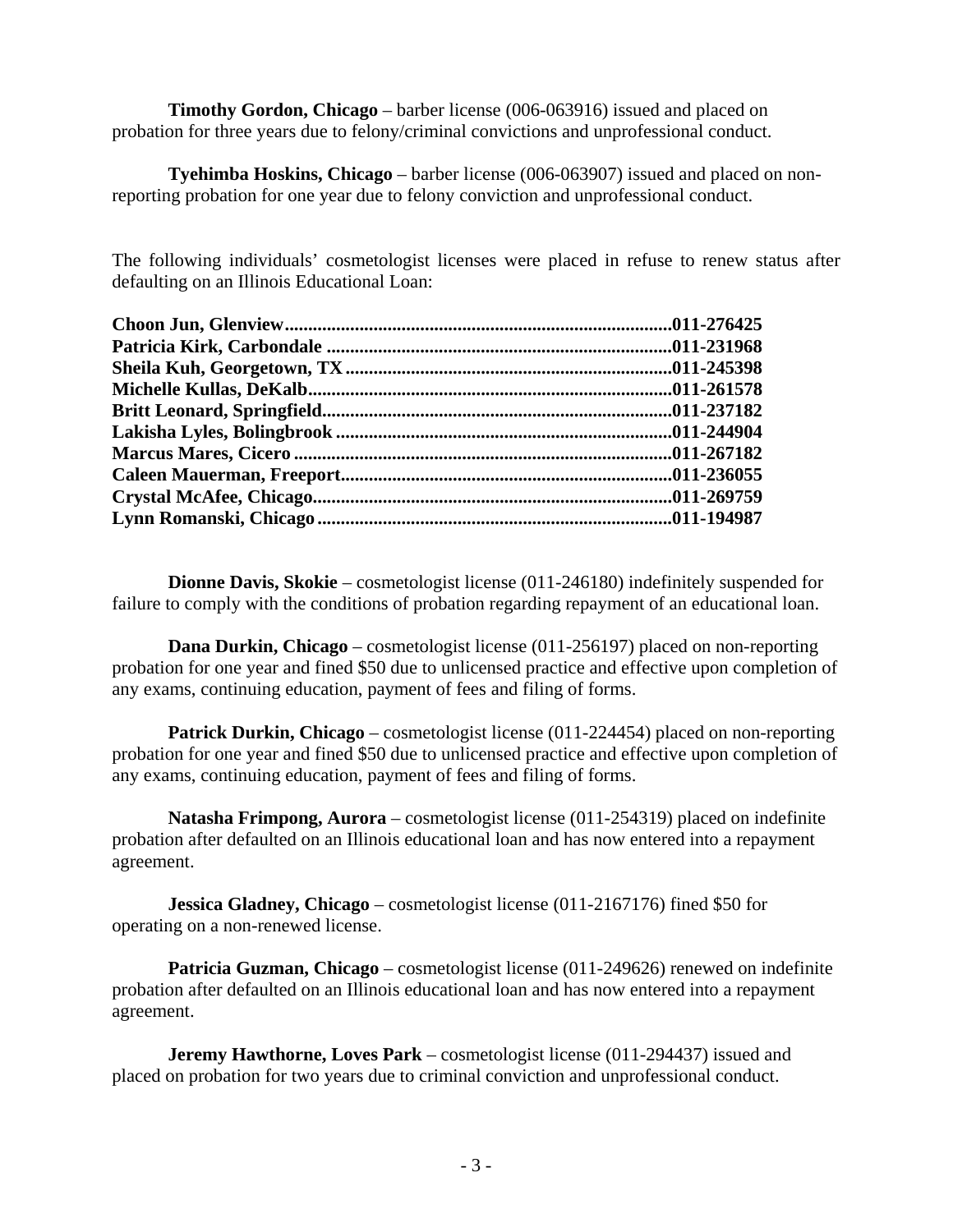**Shawn Myers, Hoffman Estates** – cosmetologist license (011-294438) issued and placed on non-reporting probation for two years and fined \$500 due to prior felony convictions.

 **Vittoria Rosetti, Chicago** – cosmetologist license (011-206468) renewed on indefinite probation after defaulted on an Illinois educational loan and has now entered into a repayment agreement.

 **Demetria Smith, Urbana** – cosmetologist license (011-294439) issued and placed on non-reporting probation for two years due to prior felony convictions.

 **Melanie Walton, Chicago** – cosmetologist license (011-234258) indefinitely suspended for failure to comply with the conditions of probation regarding repayment of an educational loan.

 **Vu Dang Truong, Dolton** – nail technician license (169-007749) revoked for failure to pay a previously ordered fine and failure to adhere to the terms of probation.

 **All About You Beauty Salon, Joliet** – salon license (189-006593) placed in refuse to renew status for aiding and assisting unlicensed practice.

 **Famous Fadez, Hanover Park** – salon license (189-012331) restored to probation for one year.

**JH Nails, Belleville** – salon license (189-011847) reprimanded and fined \$500 and **Phuong Thu Inguyen, Belleville** - cosmetologist license (011-278924) reprimanded and fined \$1,000 for aiding and assisting unlicensed practice and unprofessional conduct.

 **Nails Today Ltd., Chicago** – salon license (189-007421) reprimanded and fined \$1,000 due to violation of regulations and unprofessional conduct.

 **Regal Nails, Danville** – salon license (189-010042) reprimanded and fined \$500 for aiding and abetting unlicensed practice and unsanitary conditions.

 **The Mane Event, Streator** – salon license (189-000312) reprimanded and fined \$5,000 due to unprofessional conduct.

 **Lamont Davis, Danville** – (unlicensed) ordered to cease and desist the unlicensed practice of cosmetology or barbering.

 **Fresh Fades Barber Shop Inc., Worth** – (unlicensed) ordered to cease and desist the unlicensed practice as a salon.

 **Hong Thi Le, St. Louis, MO** – (unlicensed) ordered to cease and desist the unlicensed practice of cosmetology or nail technology.

 **Terrance Lester, Danville** – (unlicensed) ordered to cease and desist the unlicensed practice of cosmetology or barbering.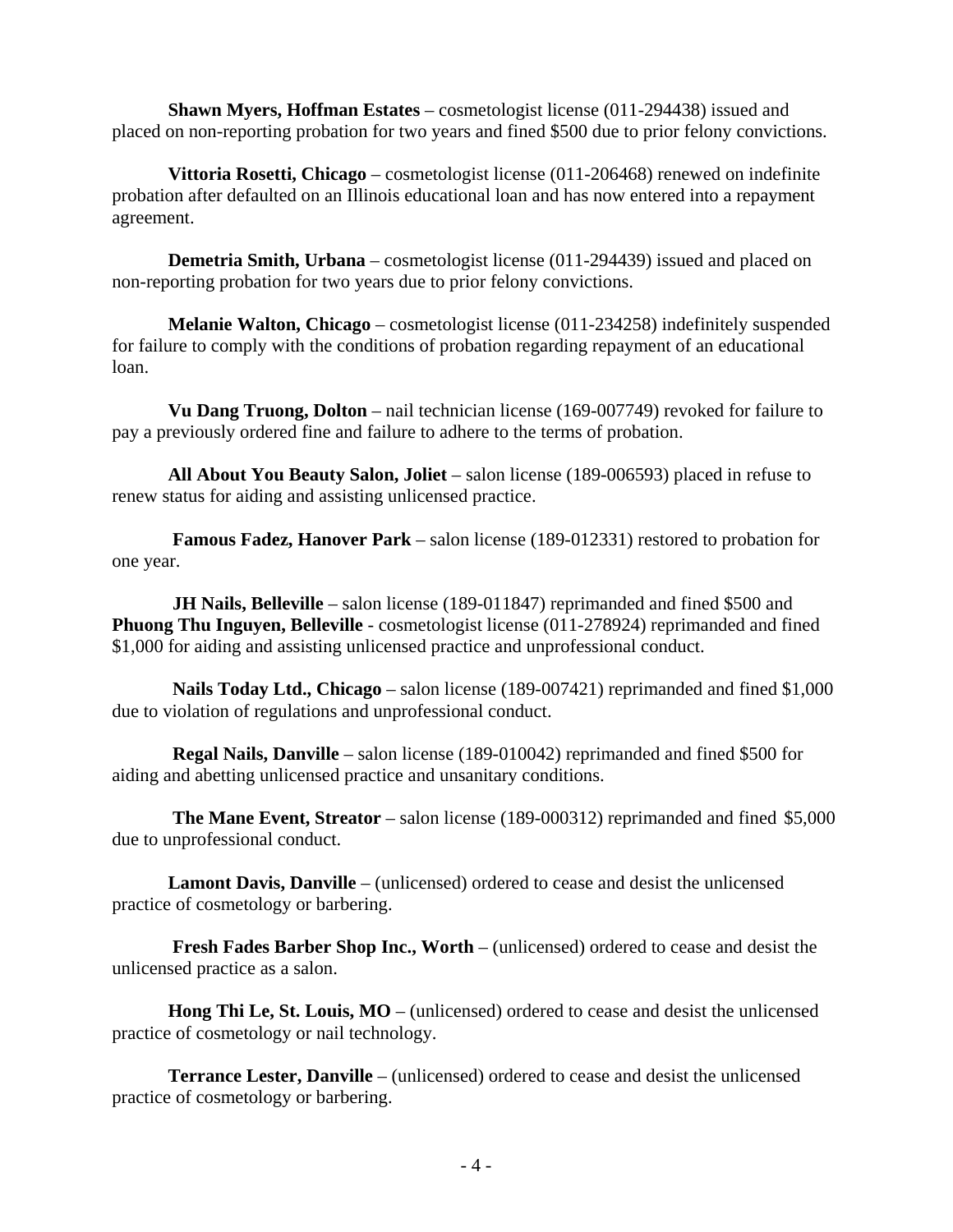**Thuyen Thi Bich Nguyen, St. Louis, MO** – (unlicensed) ordered to cease and desist the unlicensed practice of cosmetology or nail technology.

**Prime Tyme Cutz, Danville** – (unlicensed) ordered to cease and desist the unlicensed practice as a salon or barbershop.

 **Nikki Phuong Truong , St. Louis, MO** – (unlicensed) ordered to cease and desist the unlicensed practice of cosmetology or nail technology.

# **COLLECTION AGENCY**

 **Gila Group, Austin, TX** – collection agency license (017-021518) issued and placed on probation for one year due to violation of the Act - creditworthiness as required.

 **Integrated Portfolio Management Inc., Lombard** – collection agency license (017- 001375) revoked due to sister-state discipline.

 **Municipal Services Bureau, Austin, TX** – collection agency license (017-021519) issued and placed on probation for one year due to violation of Act - creditworthiness as required.

 **R J F Chicago Services Inc., Chicago** – collection agency license (017-020471) revoked and fined \$35,000 for operating on a non-renewed license, utilizing name other than licensed name, failing to disclose authorized name and information to debtor, and unprofessional conduct.

 **Southwest Recovery Services, Dallas, TX** – (unlicensed) ordered to cease and desist the unlicensed practice as a collection agency.

# **DENTAL**

 **Albert Beitz, Peoria** – dental license (019-014794) restored to two year probation effective upon payment of fees, filing of forms and completion of continuing education.

 **Richard Berke, Chicago** – dental license (019-012450) placed on indefinite probation for a minimum of two years and fined \$2,500 and controlled substance license (319-003025) suspended for six months for prescribing the use of narcotics or controlled substances as listed in the "Illinois Controlled Substance Act" in a way other than for therapeutic purposes.

# **DETECTIVE, ALARM, SECURITY, FINGERPRINT VENDOR AND LOCKSMITH**

 **Tamiko Adams, Dolton** – permanent employee registration card (129-347051) issued and placed on probation for one year due to criminal conviction.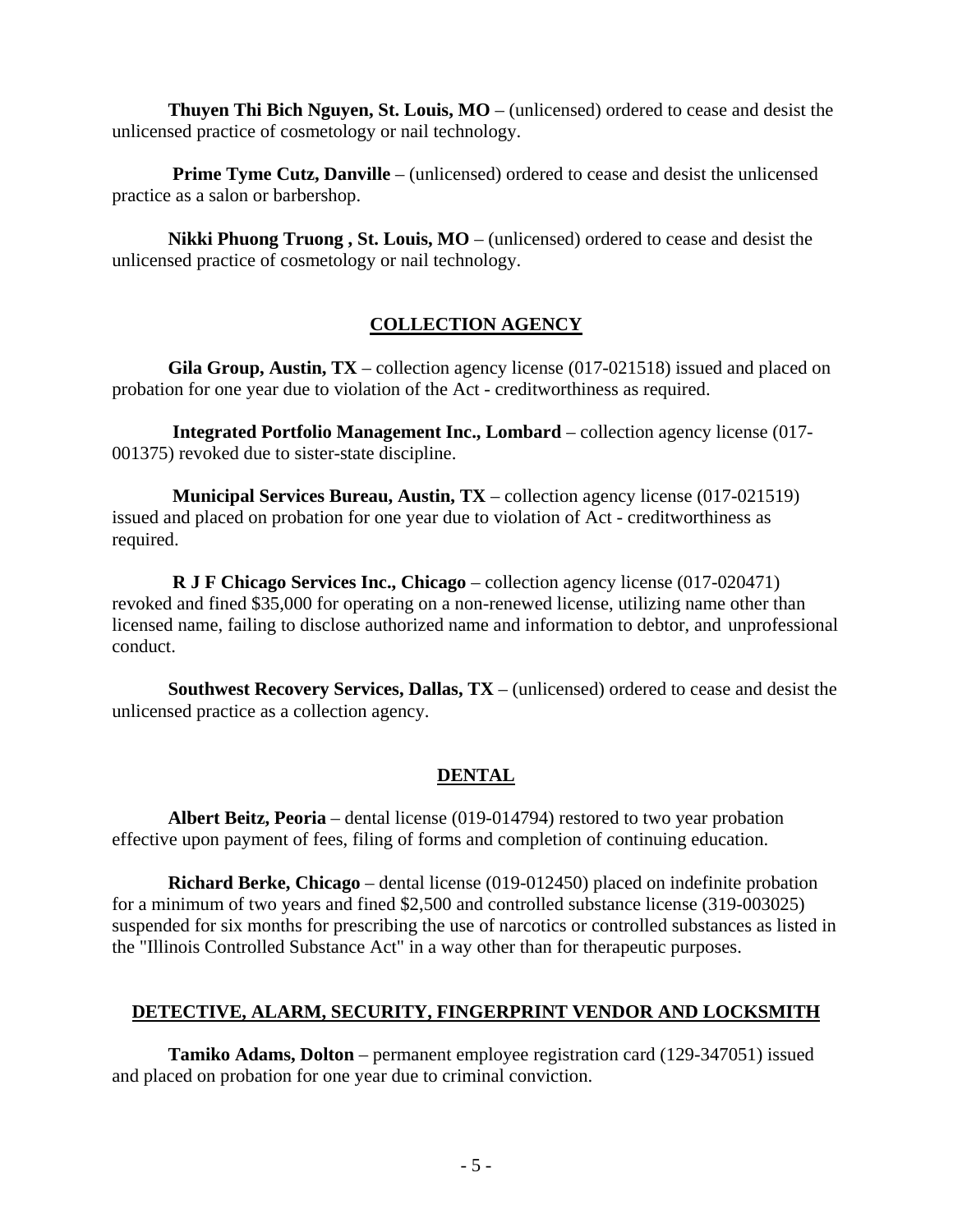**Kenneth Bates, Chicago** – permanent employee registration card (129-258252) placed on probation for two years due to criminal conviction.

 **Floyd Beatty, Chicago** – permanent employee registration card (129-347066) issued and placed on probation for two years for failure to disclose criminal conviction.

 **Paul Echevarria, West Dundee** – permanent employee registration card (129-347050) issued and placed on probation for one year due to criminal conviction.

 **Daniel Gonzalez, Chicago** – permanent employee registration card (129-292202) indefinitely suspended for failure to comply with the conditions of probation regarding repayment of an educational loan.

 **Marvin Hester, Glenwood** – permanent employee registration card (129-347055) issued and placed on probation for two years for failure to disclose criminal conviction.

**James Hobson, Chicago** – permanent employee registration card (129-347052) issued and placed on probation for one year due to criminal conviction.

 **Deshante Leigh, Chicago** – permanent employee registration card (129-269954) placed in refuse to renew status for failure to report arrest and conviction.

 **Michael Looper, Chicago** – permanent employee registration card (129-347053) issued and placed on probation for two years due to criminal conviction.

 **Nicholas Mann, Bensenville** – permanent employee registration card (129-app3053348) issued and placed on probation for one year for failure to disclose criminal conviction.

 **Tina Minor, Chicago** – permanent employee registration card (129-347056) issued and placed on probation for one year due to criminal conviction.

 **Leonard Mitchell, Chicago** – permanent employee registration card (129-347058) issued and placed on probation for one year due to criminal conviction.

 **Gerald Mravik, Elgin** – permanent employee registration card (129-347063) issued and placed on probation for two years for failure to disclose criminal conviction.

**Derrick Poole, Lansing** – permanent employee registration card (129-253191) placed in refuse to renew status for failure to appear at a Department conference.

 **Anthony Roscoe, Bristol** – permanent employee registration card (129-347064) issued and placed on probation for one year due to criminal conviction.

 **Tiffany Sanders, Chicago** – permanent employee registration card (129-347065) issued and placed on probation for three years for failure to disclose criminal conviction.

 **Melvyn Walton, Chicago** – permanent employee registration card (129-347044) issued and placed on probation for one year for failure to disclose criminal conviction.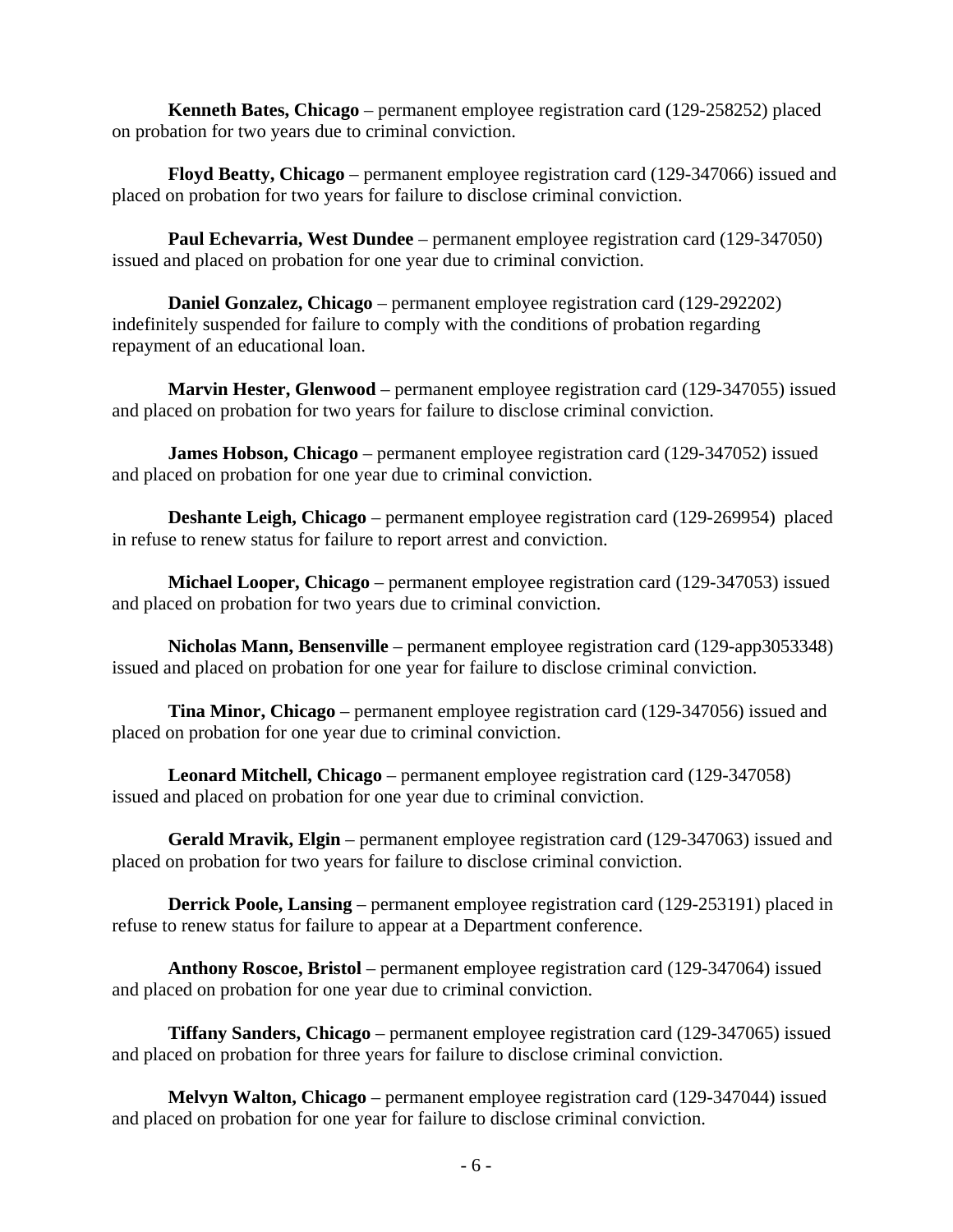**Joseph Myles, Hanover Park** – alarm contractor license (124-000913) revoked and fined \$5,000 for his failure as a licensee-in-charge to ensure compliance with the PERC requirements for the employees of the alarm contractor agency.

## **FUNERAL DIRECTORS & EMBALMERS**

 **Erica Howard, Homewood** – funeral director and embalmer intern license (033 app2857447) issued and placed on probation for duration of internship due to previous criminal conviction of Conspiracy to Import and Export Controlled Substances.

 **Aaron Kerr, Rockford** – funeral director and embalmer trainee license (033-012432) issued and placed on non-reporting probation for one year due to a misdemeanor conviction and unprofessional conduct.

 **Erick Dively, Alton** – funeral director and embalmer license (034-016357) placed in refuse to renew status for being more than 30 days delinquent in the payment of child support.

 **Jennifer Freels, Chicago** – funeral director and embalmer license (034-015939) reprimanded and fined \$1,000 for making a false statement on a Death Certificate and for unprofessional conduct.

 **William Henry, Danville** – funeral director and embalmer license (034-015401), permanent employee registration card (129-027534) and barber license (006-058508) all placed in refuse to renew status for being more than 30 days delinquent in the payment of child support.

 **Dushawn Smith, Chicago** – funeral director and embalmer license (034-016056) reprimanded and fined \$3,500 for aiding and assisting unlicensed practice by another individual and for unprofessional conduct.

### **MASSAGE THERAPY**

 **James Rainbolt, Algonquin** – massage therapist license (227-009075) indefinitely suspended for failure to comply with the conditions of probation regarding repayment of an educational loan.

### **MEDICAL**

 **Stephen Adler, Moline** – physician and surgeon license (036-052250) and controlled substance licenses (336-017100 & 336-017101) permanently revoked due to conviction of a criminal act that requires registration under the Sex Offender Registration Act.

 **Gary Almy, Winnetka** – physician and surgeon license (036-048242) and controlled substance licenses (336-014195 & 336-068648) permanently revoked due to conviction of a criminal act that requires registration under the Sex Offender Registration Act.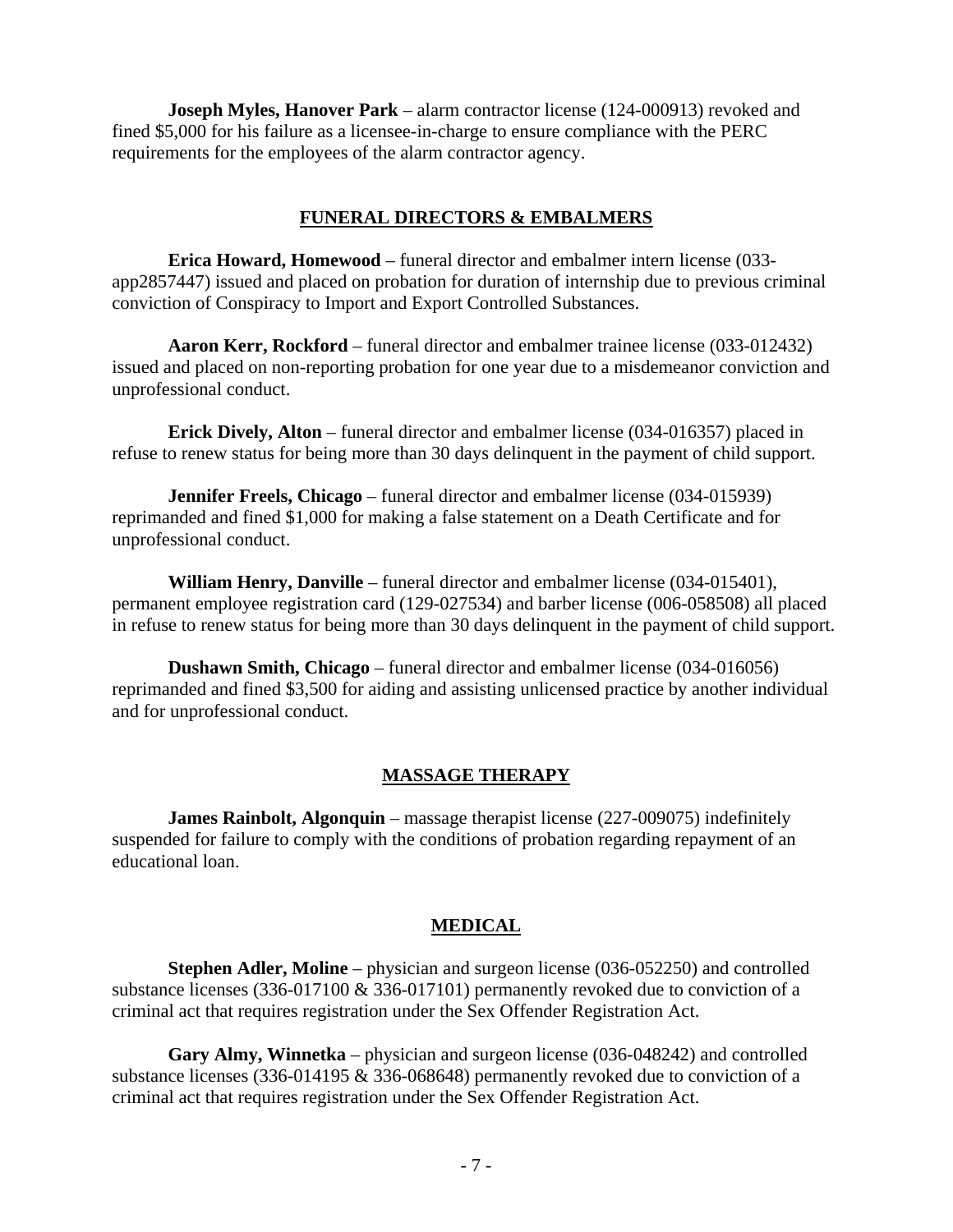**Isaac Annan, Richmond, VA** – physician and surgeon license (036-111711) placed in refuse to renew status for being more than 30 days delinquent in the payment of child support.

**John Bogen, Elk Grove Village** – physician and surgeon license (036-093235) and controlled substance licenses (336-054539 & 336-054540) permanently revoked due to conviction of a criminal act that requires registration under the Sex Offender Registration Act.

**Daniel Brem, Mountain View, AR** – physician and surgeon license (036-088000) and controlled substance license (336-049881) permanently revoked due to conviction of a criminal act that requires registration under the Sex Offender Registration Act.

 **Michael Butt, Paoli, IN** – physician and surgeon license (036-079706) and controlled substance license (336-042689) permanently revoked due to conviction of a criminal act that requires registration under the Sex Offender Registration Act.

**Joseph Cichon, Streator** – physician and surgeon license (036-060762) and controlled substance license (336-025328) permanently revoked due to conviction of a criminal act that requires registration under the Sex Offender Registration Act.

 **Luis D'Avis 08/22/2011 Skokie** – physician and surgeon license (036-056058) and controlled substance licenses (336-020759 & 336-020760) permanently revoked due to conviction of a criminal act that requires registration under the Sex Offender Registration Act.

 **Elliott Fourte, Chicago** – physician and surgeon license (036-117052) placed on indefinite probation after defaulted on an Illinois educational loan and has now entered into a repayment agreement.

 **Robert Hughes, Buffalo Grove** – physician and surgeon license (036-074561) and controlled substance license (336-038030) permanently revoked due to conviction of a criminal act that requires registration under the Sex Offender Registration Act.

**Emmanuel Ikpoh, Michigan City, IN** – physician and surgeon license (036-067196) and controlled substance license (336-031407) permanently revoked due to conviction of a criminal act that requires registration under the Sex Offender Registration Act.

**Josephine Kamper, Chicago** – physician and surgeon license (036-057416) placed on probation for two years due to her failure to evaluate one of her patients prior to anesthesia and failure to participate in thorough discussion of an agreement with the anesthesia plan with CRNA.

 **Mark Lubinsky, Wauwatosa, WI** – physician and surgeon license (036-097968) permanently revoked due to conviction of a criminal act that requires registration under the Sex Offender Registration Act.

 **Morris McCall, Carmi** – physician and surgeon license (036-043013) and controlled substance license (336-010780) permanently revoked due to conviction of a criminal act that requires registration under the Sex Offender Registration Act.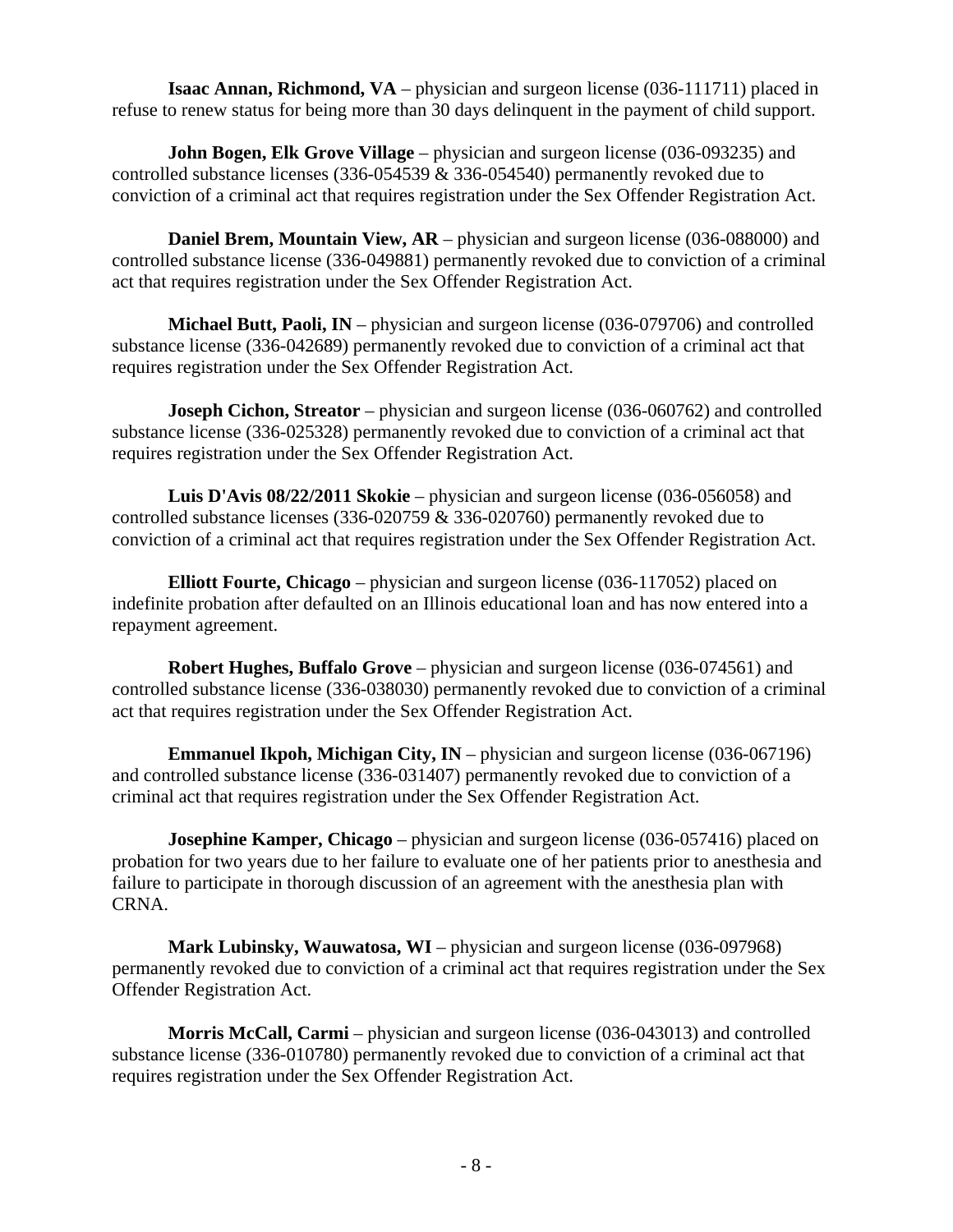**Harry Mueller, Bellwood, NE** – physician and surgeon license (036-app3092916) issued with reprimand after being disciplined by the Nebraska Department of Health and Human Services, Regulation and Licensure based on his provision of obstetrics care to two patients.

 **Steven Schroeder, Chicago** – physician and surgeon license (036-065431) automatically and indefinitely suspended for a minimum of 12 months for his failure to comply with the terms and conditions of his probation.

 **Steven Schroeder, Chicago** – physician and surgeon license (036-065431) placed in refuse to renew status for being more than 30 days delinquent in the payment of child support.

 **Cyrus Solhkhah, Chicago** – physician and surgeon license (036-103362) renewed on probation after entering into a repayment agreement with ISAC.

 **Rezso Spruch, Danville** – physician and surgeon license (036-066837) and controlled substance license(336-031036) permanently revoked due to conviction of a criminal act that requires registration under the Sex Offender Registration Act.

 **Deen Venkatesan, Darien** – physician and surgeon license (036-098250) and controlled substance licenses (336-058924 & 336-062261) permanently revoked due to conviction of a criminal act that requires registration under the Sex Offender Registration Act.

**Lonnie Rinell, Moline** – chiropractic license (038-007543) placed in refuse to renew status for being more than 30 days delinquent in the payment of child support.

 **Kenneth Torrens, St. Charles** – chiropractic license (038-006888) renewed with reprimand after being disciplined by Arizona State Board of Chiropractic Examiners related to his care and treatment of two patients of his practice effective upon payment of fees and filing of forms.

 **Richard Tronolone, Naperville** – chiropractic license (038-006504) placed in refuse to renew status for being more than 30 days delinquent in the payment of child support.

 **Reza Kanani, Chicago** – temporary physician license (125-060716) issued with reprimand after he pled nolo contendere to one Count of Speed Contest in California.

# **NURSING**

 **Timothy Aleman, Blue Island** – registered nurse license (041-306398) permanently revoked due to conviction of a criminal act that requires registration under the Sex Offender Registration Act.

**Nancy Allen, Chicago** – registered nurse license (041-188011) permanently revoked due to conviction of a criminal act that requires registration under the Sex Offender Registration Act.

 **Renato Aquino, Kenosha, WI** – registered nurse license (041-251997) permanently revoked due to conviction of a criminal act that requires registration under the Sex Offender Registration Act.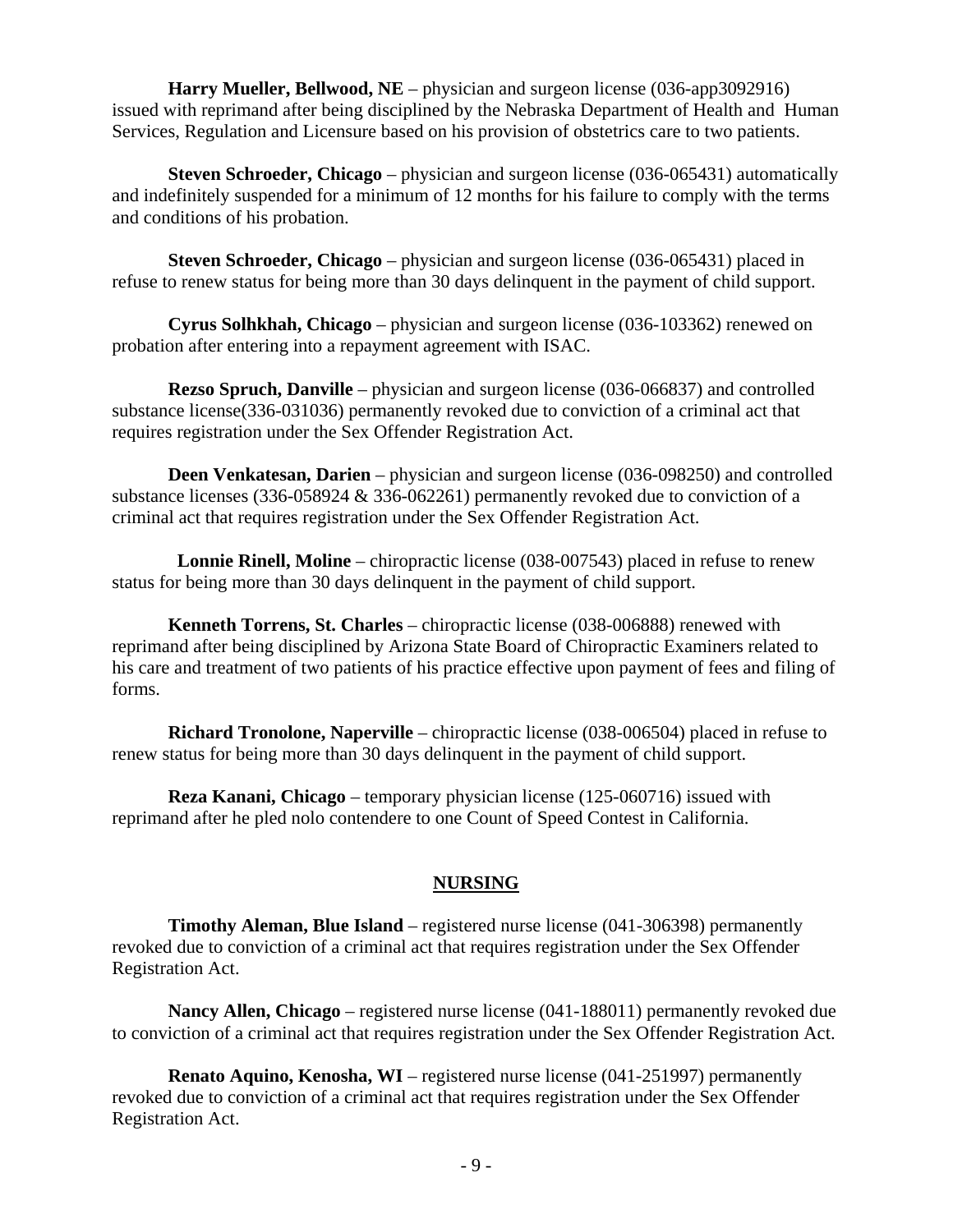**Deborah Bean, Richton Park** – registered nurse license (041-248230) placed in refuse to renew status after being disciplined by the Georgia Board of Nursing for a 1995 felony conviction.

**Dana Bower, Catlin** – registered nurse license (041-217161) automatically and indefinitely suspended for a minimum of 12 months for violating the terms of her probation.

 **Rebecca Brunty, Chicago** – registered nurse license (041-315995) reprimanded due to a sister-state discipline in Indiana based on a self report of a Kentucky DUI.

 **Danilo Cabanayan, Skokie** – registered nurse license (041-204969) placed in refuse to renew status due to his California license being revoked, stayed and placed on probation for three years due to his failure, as Director of Nursing and co-owner of St. Therese's Convalescent Home in California, to manage the care of a patient who regularly sexually abused other patients.

 **Darwin Calilap, Beach Park** – registered nurse license (041-301629) permanently revoked due to conviction of a criminal act that requires registration under the Sex Offender Registration Act.

 **Steven Capre, Carol Stream** – registered nurse license (041-296250) revoked and fined \$10,000 for practicing on a suspended license.

 **Christopher Cardenas, Chino Hills, CA** – registered nurse license (041-338638) indefinitely suspended after being disciplined by the state of California.

 **Angela Clevenger,** Quincy – registered nurse license (041-305301) automatically and indefinitely suspended for a minimum of 12 months due to a violation of probation.

 **Kerri Donahue, Wedron** – registered nurse license (041-238821) indefinitely suspended for a minimum of one year for being under the influence of alcohol while administering patient care.

**Pamela Harshbarger, East Alton** – registered nurse license (041-130708) automatically and indefinitely suspended for a minimum of 12 months due to a violation of probation.

 **Melanie Hayse, Mesa, AZ** – registered nurse license (041-302190) automatically and indefinitely suspended for a minimum of 12 months for violating the terms of her probation.

**Susan Henderson, Greenville** – registered nurse license (041-2593271) restored to indefinite probation for a minimum of three years effective upon payment of fees and filing of forms.

**Jacquelynn Hubbard, Hardin** – registered nurse license (041-332991) automatically and indefinitely suspended for a minimum of three years after plead guilty to Unlawful Possession of Controlled Substance, a Class 4 Felony and diversion of controlled substances from Liquid Agents Healthcare.

**Jeffery Knapp, Elgin** – registered nurse license (041-205683) permanently revoked due to conviction of a criminal act that requires registration under the Sex Offender Registration Act.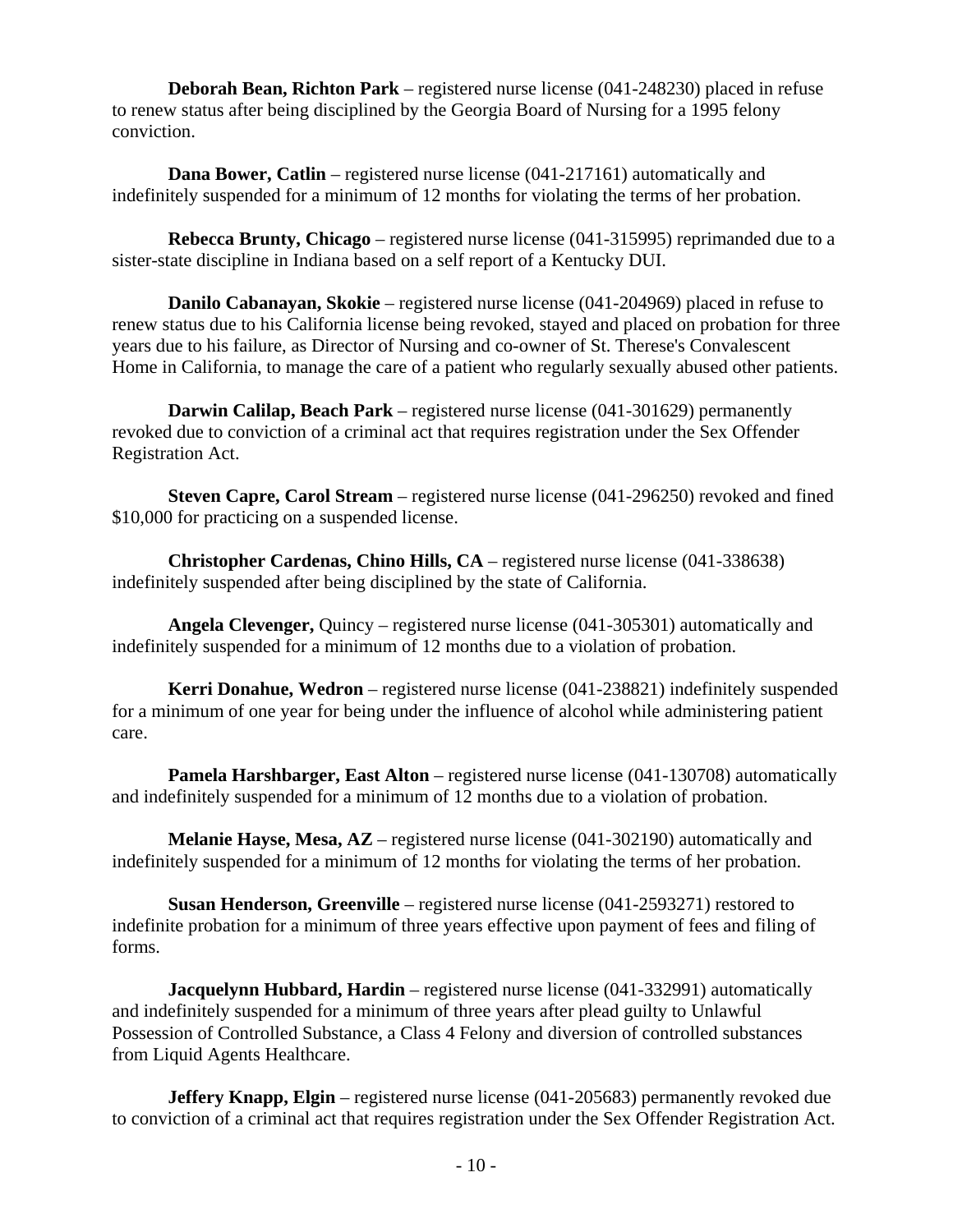**Elizabeth Lefferts, Petersburg** – registered nurse license (041-320502) restored to indefinite probation for a minimum of three years effective upon payment of fees and filing of forms.

**Lynn Magnuson, Tucson, AZ** – registered nurse license (041-136864) placed in refuse to renew status after her Arizona registered nursing license was censured and she failed to report the discipline.

**Dana Mallady, Harrisburg** – registered nurse license (041-285930) suspended for six months for failure to properly distribute medications.

**Joyce Mandujano, Rockford** – registered nurse license (041-2820709) permanently revoked due to conviction of a criminal act that requires registration under the Sex Offender Registration Act.

 **Michelle McWilliams, Springfield** – registered nurse license (041-236988) indefinitely suspended for a minimum of three years for the diversion of medication from a facility in the state and for failure to report a 2010 conviction for Unlawful Possession of a Controlled Substance.

 **Tiffany Mondak, Las Vegas, NV** – registered nurse license (041-311432) automatically and indefinitely suspended after being disciplined by the state of Nevada for diversion of controlled substances.

 **Robin Moore-Peck, Granite City** – registered nurse license (041-313717) automatically and indefinitely suspended for a minimum of one year for termination from multiple employers for diversion of controlled substances.

 **Austin Onwuamaebgu, Chicago** – registered nurse license (041-354488) permanently revoked due to conviction of a criminal act that requires registration under the Sex Offender Registration Act.

 **Susie Paxton, Aurora** – registered nurse license (041-222464) automatically and indefinitely suspended for a minimum of one year for failure to assess and monitor a resident after facility staff notified her that the resident has sustained a head injury.

 **Alain Pilar, Chicago** – registered nurse license (041-292498) permanently revoked due to conviction of a criminal act that requires registration under the Sex Offender Registration Act.

 **Debra Preslin, Schererville, IN** – registered nurse license (041-345737) placed in refuse to renew status and fined \$10,000 for unprofessional conduct when she altered her license to reflect active status.

 **Malinda Smith, Eldorado** – registered nurse license (041-261062) indefinitely suspended for a minimum of five years due to a sister-state discipline and for failure to report that discipline.

 **Amy Taylor, Romeoville** – registered nurse license (041-2151860) revoked for diverting a controlled substance from her employer.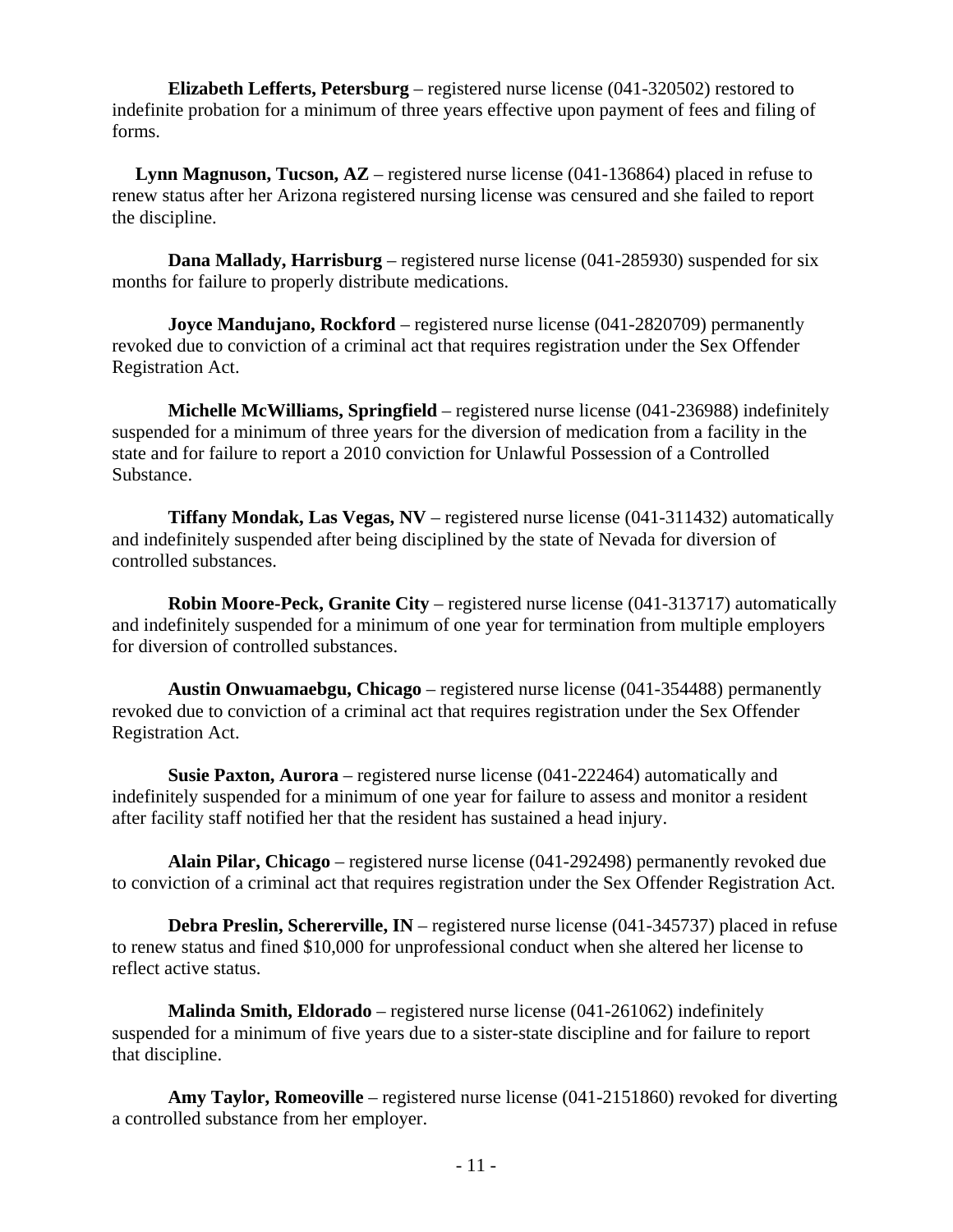**Alissa Thorne, Avon** – registered nurse license (041-279164) indefinitely suspended for a minimum of two years for diversion of controlled substances and unprofessional conduct.

 **Mary White, Marion** – registered nurse license (041-247284) revoked due to a sisterstate discipline arising from a criminal conviction for the unlawful use and possession of a controlled substance.

 **Kimberly Kleinow, Rockford** – licensed practical nurse license (043-087977) indefinitely suspended due to violation the terms of her probation with the Department.

**Jeffery Knapp, Elgin** – licensed practical nurse license (043-048513) permanently revoked due to conviction of a criminal act that requires registration under the Sex Offender Registration Act.

 **Barbara Meinholdt, Jacksonville** – licensed practical nurse license (043-059325) indefinitely suspended for a minimum of three years for failure to provide proper care and accurately documenting an incident involving home-health patient.

 **Arinola Ogungbemi, Evanston** – licensed practical nurse license (043-app2987791) issued and placed on indefinite probation for a minimum of one year after she engaged in misconduct during a break in the NCLEX examination by accessing prohibited materials.

 **Michelle Reed, Chicago** – licensed practical nurse license (043-081635) indefinitely suspended for failure to comply with the conditions of probation regarding repayment of an educational loan.

**Renee Ruble, Hopewell** – licensed practical nurse license (043-069796) indefinitely suspended for a minimum of three years for failure to assess a resident and maintain accurate records of the same resident.

 **Debra Seidel, Waterloo** – licensed practical nurse license (043-087604) indefinitely suspended due to unprofessional conduct.

**Josephine Sweeney, East Alton** – licensed practical nurse license (043-067779) indefinitely suspended for failure to comply with the conditions of probation regarding repayment of an educational loan.

 **Teresa Tucker, Rushville** – licensed practical nurse license (043-105086) indefinitely suspended for a minimum of three years due to the diversion of controlled substances and a felony conviction.

 **Omolola Williams, Chicago** – licensed practical nurse license (043-087638) indefinitely suspended for a minimum of three years for filing false reports.

 **Regina Wilson, Decatur** – licensed practical nurse license (043-0767971) placed in refuse to renew status for failure to report termination from a facility in the state for narcotic discrepancies and for failure to report termination from another facility in the state for falsification of employment application.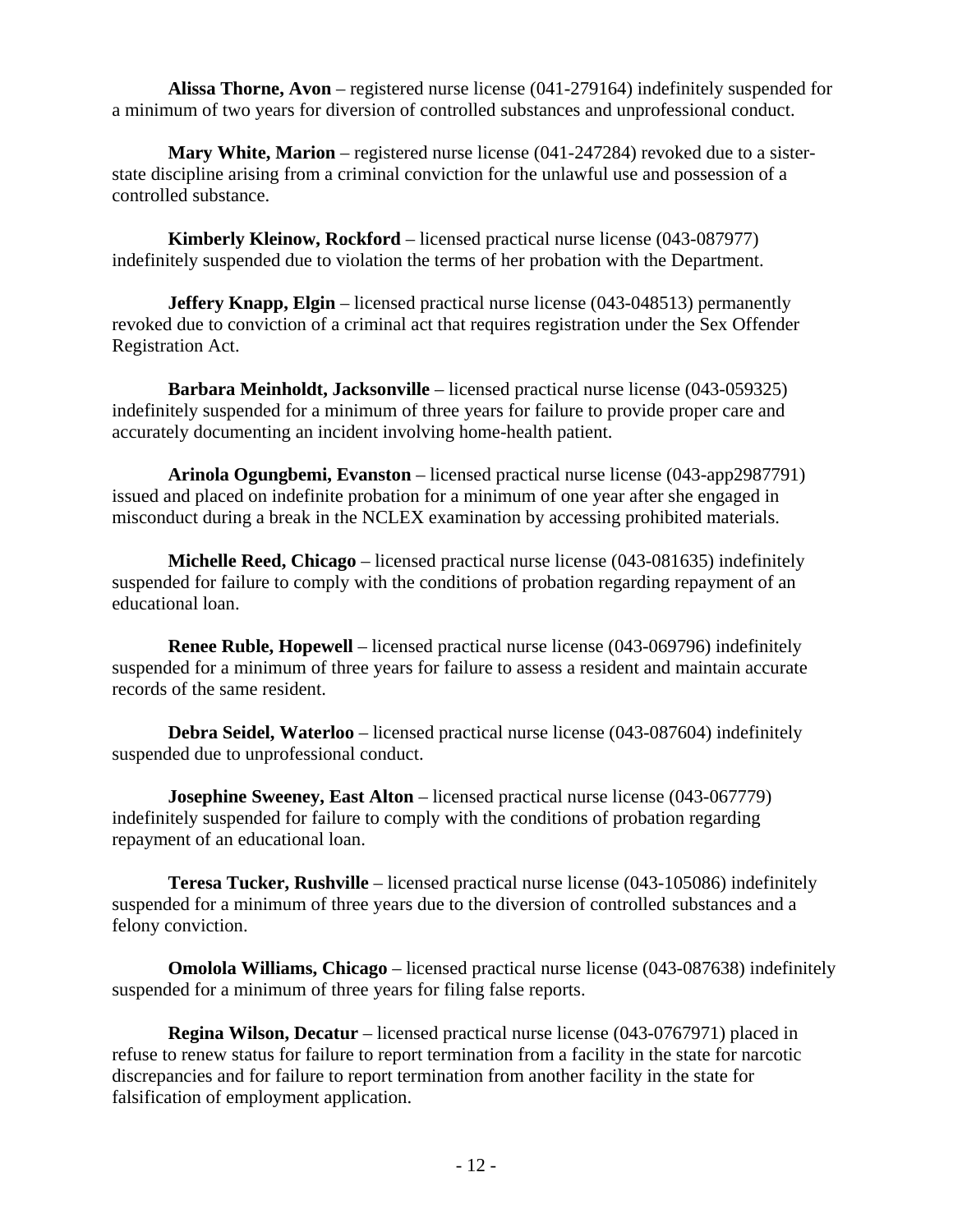**Benito Gandara-Anthony, Chatham** – (unlicensed) ordered to cease and desist the unlicensed practice of nursing and assessed a \$10,000 civil penalty.

 **Leah Ulloa, Glen Carbon** – (unlicensed) ordered to cease and desist the unlicensed practice of nursing and assessed a \$10,000 civil penalty.

## **NURSING HOME ADMINISTRATOR**

 **Gregory Taylor, Stillman Valley** – nursing home administrator license (044-005593) suspended for 60 days for failure to investigate and report allegations of abuse.

 **Michael Wagner, Danville** – advanced practice nurse license (209-003483) and registered nurse license (041-303283) placed in refuse to renew status for being more than 30 days delinquent in the payment of child support.

# **OCCUPATIONAL THERAPY**

 **Shirlene Reed, Matteson** – occupational therapist license (056-006192) placed in refuse to renew status after defaulted on an Illinois educational loan.

 **Amanda Engelke, Benld** – certified occupational therapist assistant license (057- 002580) placed in refuse to renew status after defaulted on an Illinois educational loan.

 **Andrea Fones, Greenfield** – certified occupational therapist assistant license (057- 002911) placed in refuse to renew status after defaulted on an Illinois educational loan.

# **PHARMACY**

 **Donna Dowell, Crystal Lake** – pharmacy technician license (049-138233) placed in refuse to renew status after admitted in writing to misappropriating a sum of more than \$10,000 from her former pharmacy employer and related to said conduct, plead guilty to Theft, a Class 3 Felony.

 **Walter Elmore, Chicago** – pharmacy technician license (049-120800) indefinitely suspended for failure to comply with the conditions of probation regarding repayment of an educational loan.

 **Tina Fitzgerald, Riverside** – pharmacy technician license (049-186189) placed in refuse to renew status after being terminated by pharmacy employer for theft of controlled substances.

 **Matthew Frutiger, Moline** – pharmacy technician license (049-191695) placed in refuse to renew status after being terminated by pharmacy employer for theft of controlled substances.

 **Heather McDaniel, O'Fallon** – pharmacy technician license (049-126183) revoked after she knowingly filled or caused to be filled fraudulent prescriptions for controlled substances and knew that the recipient of the controlled substances sold the drugs to other individuals.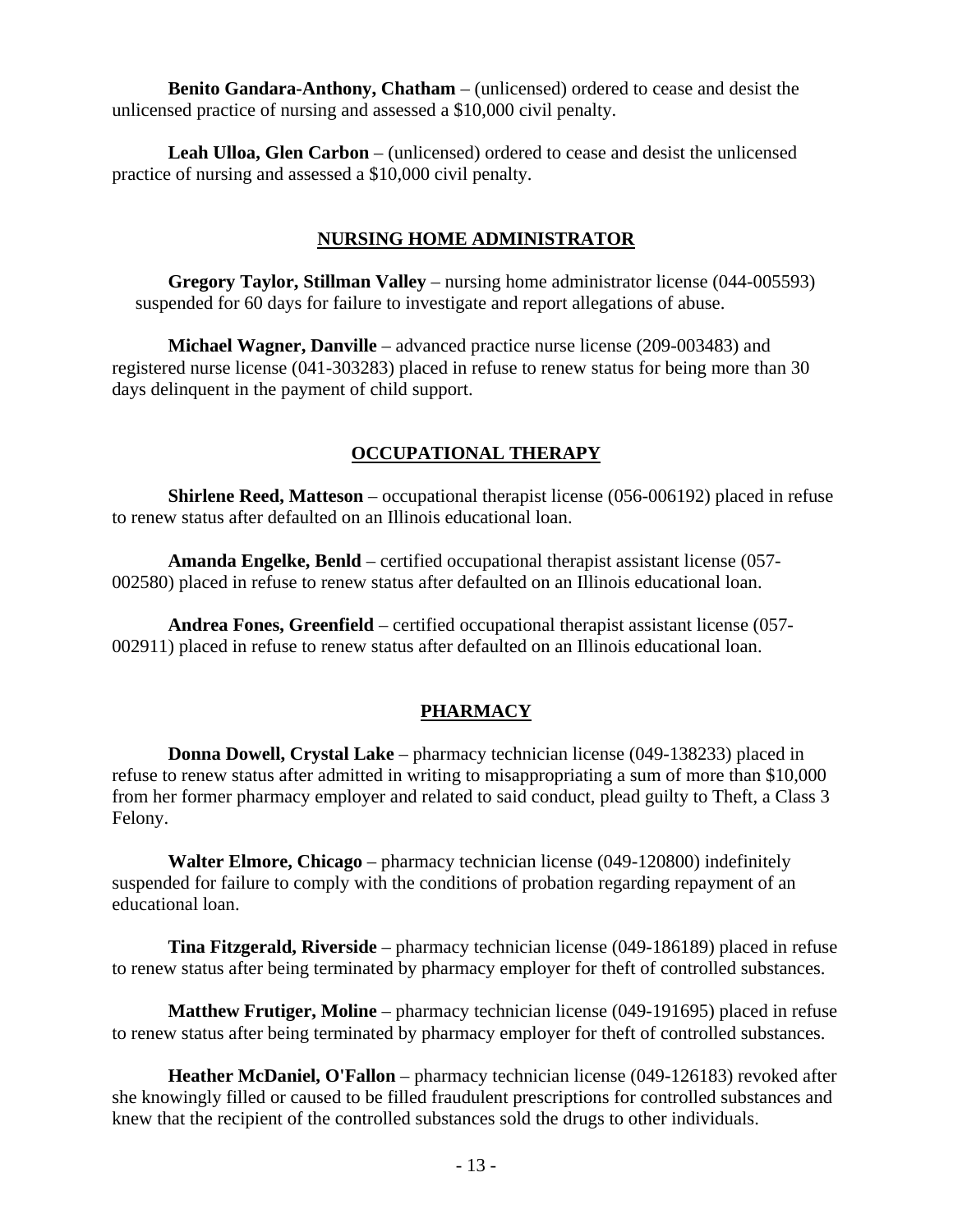**Trasheena Toombs, Peoria** – pharmacy technician license (049-195334) placed in refuse to renew status after she diverted drugs, including controlled substances and other items from her former pharmacy employer, and related to such, on or about January 12, 2011, plead guilty to the charge of Theft.

 **Katherine Benson, Chaska, MN** – pharmacist license (051-288169) placed in refuse to renew status due to her Indiana pharmacist license having been revoked for diverting controlled substances from her former pharmacy employer and delivered those drugs to another individual.

 **Wayne Bullerman, Hardy, VA** – pharmacist license (051-027539) placed on indefinite probation due to a 2010 discipline of his Virginia pharmacist license for having reported to work under the influence of alcohol.

 **Michael Chew, Milwaukee, WI** – pharmacist license (051-287761) permanently revoked due to conviction of a criminal act that requires registration under the Sex Offender Registration Act.

 **Loralie Lachtara, Chicago** – pharmacist license (051-288278) suspended for six months, followed by probation for six months for dispensing medication without a valid prescription.

**Eugene Park, Lewis Center, OH** – (051-295261) issued with reprimand after being disciplined by the Ohio State Board of Pharmacy on or about June 9, 2005, for shoplifting baseball cards and engaging in unprofessional conduct while on duty as a pharmacist.

 **Rodolfo Pena, Evanston** – pharmacist license (051-286925) placed in refuse to renew status following the discipline of his New Mexico pharmacist license for having practiced on an expired pharmacist clinician registration in the state of New Mexico from 2006 through 2010.

 **Steven Snyder, Bartlett** – pharmacist license (051-289319) permanently revoked due to conviction of a criminal act that requires registration under the Sex Offender Registration Act.

 **East Calumet Rx Co., Chicago** – pharmacy license (054-014346) and **Ravinder Sethi, Chicago** - pharmacist license (051-0331540) both reprimanded and fined \$10,000 after a Department inspection of the pharmacy revealed multiple violations of the Illinois Pharmacy Practice Act.

 **Mexicare Inc. 08/15/2011 Chicago** – pharmacy license (054-016687) and **Jawad A. Hamdan, Palos Heights** – pharmacist license (051-290360) placed on indefinite probation for a minimum of one year after a Department inspection of the pharmacy, where Mr. Hamdan is the owner and pharmacist-in-charge, revealed multiple violations of the Illinois Pharmacy Practice Act including that the pharmacy dispensed a prescription drug on more than one occasion to a patient without receiving a written or oral prescription from an authorized prescriber.

 **Rx Community Medical Pharmacy, South Holland** – pharmacist license (054- 009953) and **Nitin Premch Shah, Darien** – pharmacist license (051-034229) placed on indefinite probation for a minimum of one year and fined \$10,000 after a Department inspection of the pharmacy revealed multiple violations of the Illinois Pharmacy Practice Act.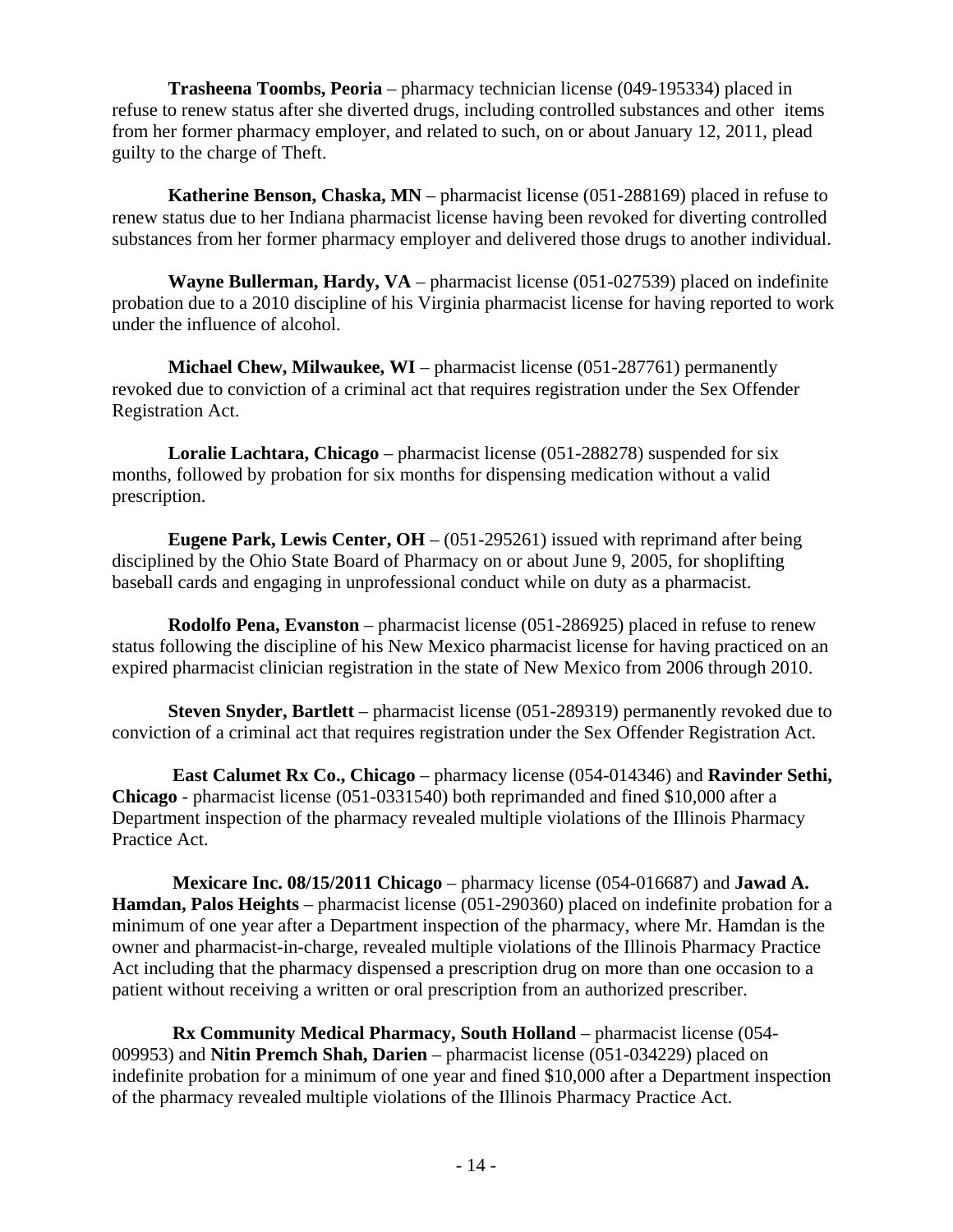**VCare Pharmacy, Inc., Chicago** – pharmacy license (054-017137) reprimanded and fined \$500 for failure to notify the Department of the business closing.

## **PSYCHOLOGY**

 **Carl Knapp, Herrin** – clinical psychologist license (071-004019) indefinitely suspended for a minimum of one year due to an illness that results in an inability to practice with reasonable judgment, skill and safety.

## **REAL ESTATE**

 **Georgia Bruce, Harrisburg** – real estate broker license (475-117537) placed in refuse to renew status due to her failure to deposit a \$5,000 earnest money payment into escrow, failure to return earnest money upon cancellation of a contract, and failure to submit escrow records to the Department within 24 hours pursuant to a Department request.

 **Eric Prince, Chicago** – real estate broker license (475-110722) revoked and fined \$50,000 for listing a sellers' property for \$1,000,000.00 less than the agreed upon listing price without the owner's knowledge or consent.

 **Regina Richardson, Homewood** – real estate broker license (475-102029) fined \$725 and must complete deficient continuing education for failure to complete all required continuing education required for the 2010 renewal period.

**Joseph Zugalj, Joliet** – real estate broker license (475-101587) reprimanded and fined \$2,000 for failure to disclose a felony conviction for mail fraud on his application for licensure.

 **Brad Huffman, Godfrey** – real estate salesperson license (476-433389) indefinitely suspended due to a suspension of his Indiana real estate license.

## **ROOFING CONTRACTORS**

 **Gary Scott Construction, Jerseyville** – roofing contractor license (104-009833) placed in refuse to renew status for practicing on a non-renewed license.

 **Carlos Oatarola, Chicago** – roofing contractor license (104-010151) placed in refuse to renew status for being more than 30 days delinquent in the payment of child support.

 **Stanley Shelton, Lexington** – roofing contractor license (104-007960) placed in refuse to renew status for failure, within 60 days, to provide information in response to a written request made by the Department sent by certified or registered mail.

**James Yoder, Sherman** – roofing contractor license (104-008402) placed in refuse to renew status for being more than 30 days delinquent in the payment of child support.